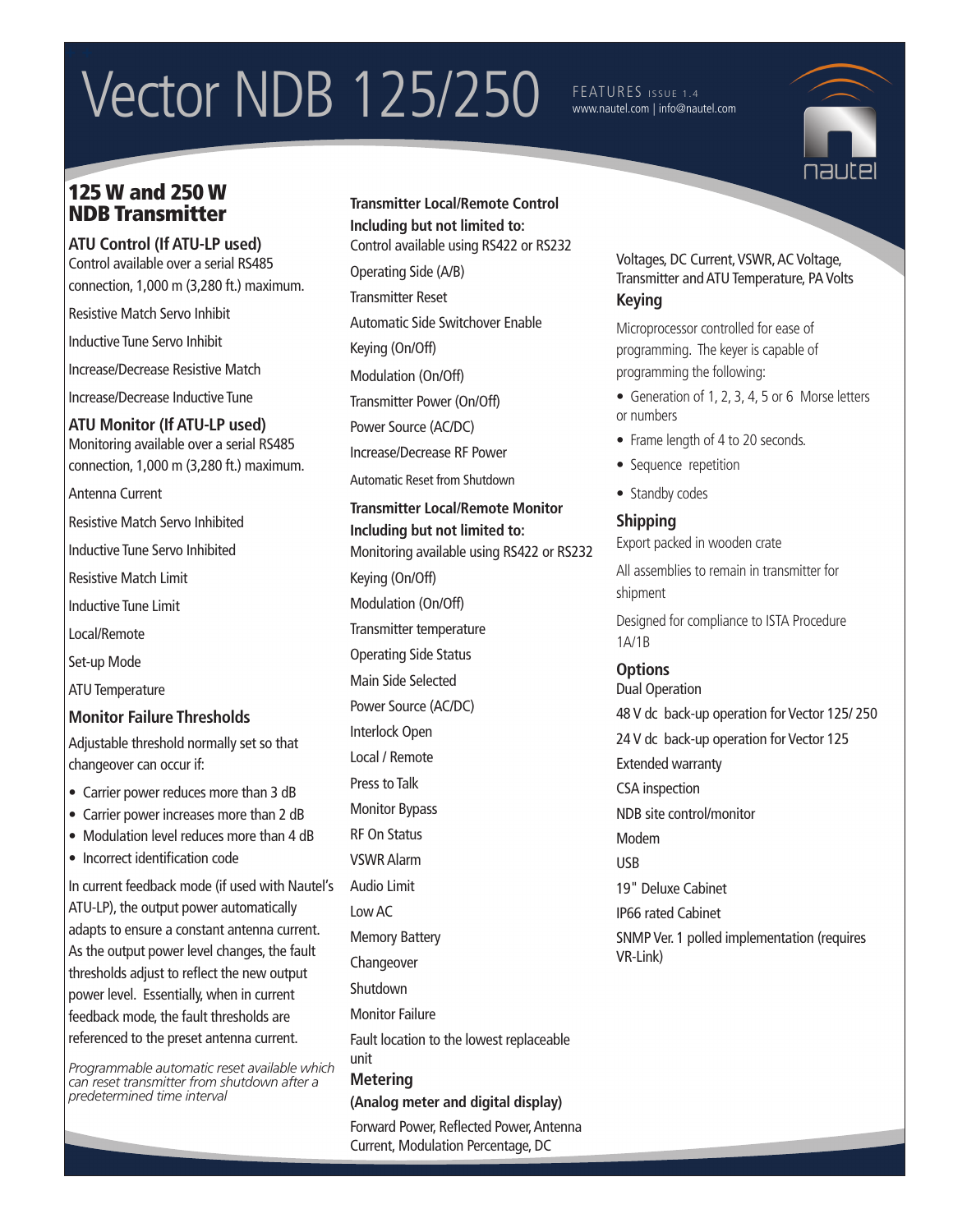## Vector NDB 125/250

#### TECHNICAL SUMMARY ISSUE 1.4 www.nautel.com | info@nautel.com



## 125 W and 250 W NDB **Transmitter**

**Modulation Level** Adjustable from 0% to 95%

### **Continuous Carrier Power**

125 W and 250 W maximum - N0N/A2A/A2A & A3E All are adjustable from 10% to 100% of maximum

#### **Frequency Range**

Single channel

Synthesized with 100 Hz steps

190 kHz to 535 kHz standard band

536 kHz to 1250 kHz plus 1600 kHz to 1800 kHz extended band offered for Vector 125 NDB

1600 kHz to 1800 kHz extended band offered for Vector 250 NDB

## **Frequency Stability**

 $\pm$  0.0003% over full environmental range

## **Emission Mode**

N0N (CW no modulation)

A2A (MCW double sideband keyed tone)

A2A & A3E (Simultaneuous AM double sideband telephony and MCW double sideband keyed tone)

**Internal Keyed Tone Frequency** 400 Hz or 1,020 Hz  $\pm$  5%

**External Audio Input Level**  $-20$  dBm to  $+10$  dBm across balanced 600 ohm load with audio limiter

**Audio Frequency Response** ±2 dBm from 300 Hz to 3,000 Hz (A3E)

**RF Terminating Impedance** 50 ohms unbalanced

## Maximum Reflected Power Threshold

| Product        | <b>Peak Reflected Watts</b> |
|----------------|-----------------------------|
| Vector 125 NDB | 15 W                        |
| Vector 250 NDB | 30 W                        |

*\* The above peak reflected watts causes stepped reduction in output power until reflected power is less than maximum peak reflected watt threshold*

| Product                                 | Peak Reflected Watts |
|-----------------------------------------|----------------------|
| Vector 125 NDB                          | 80 W                 |
| Vector 250 NDB                          | 80 W                 |
| * The above peak reflected watts causes |                      |

*instantaneous reduction in output power to 0 W.*

Changeover and shutdown are inhibited when reflected power thresholds have been exceeded.

## **Harmonic Levels**

Not exceeding –70 dB relative to carrier when used in conjunction with an ATU-LP into a standard antenna load.

#### **Hum and Noise**

Not exceeding –50 dB relative to 1,020 Hz at a modulation level of 95%

#### **Audio Distortion**

Less than 3% at 95% modulation

#### **MTBF Transmitter**

Greater than or equal to the following using MIL\_HDBK 217E calculation methods:

Vector 125/250 Single Configuration: 12,590 hours

Vector 125/250 Dual Configuration: 17,640 hours

Field experience indicates MTBF in excess of 3,000,000 hours for Nautel NDBs.

**MTTR Transmitter** Less than or equal to ½ hour at PWB/ module level

## **Electromagnetic Compatibility**

Designed for compliance with applicable standards

## **ESD**

Designed for compliance with applicable standards

**AC Efficiency**  70% AC input to RF output

## **Environmental Limits**

Operating:  $-30^{\circ}$ C to  $+55^{\circ}$ C 0% to 95% relative humidity

Storage:  $-30^{\circ}$ C to  $+70^{\circ}$ C 0% to 95% relative humidity

Climate Any including tropical

## **Altitude**

Up to 3,048 m (10,000 ft)

## **Safety**

Compliant with Nautel Internal Safety Audit.

Designed for compliance with EN60215:1996 Safety Requirements for Radio Transmitting Equipment.

Designed with intent to comply with Safety Code 6 and/or IEEE C95.1-1999 when used with Nautel ATU-LP.

## **Compliances**

Compliant with ICAO Annex 10 Volume 1 Part 1 Section 3.4

Compliant to Industry Canada RSS-117

Compliant with R&TTE Directive 1999/5/EC

Designed for compliance to FCC part 87

Compliant with Green Passport requirements

### ANATEL certified